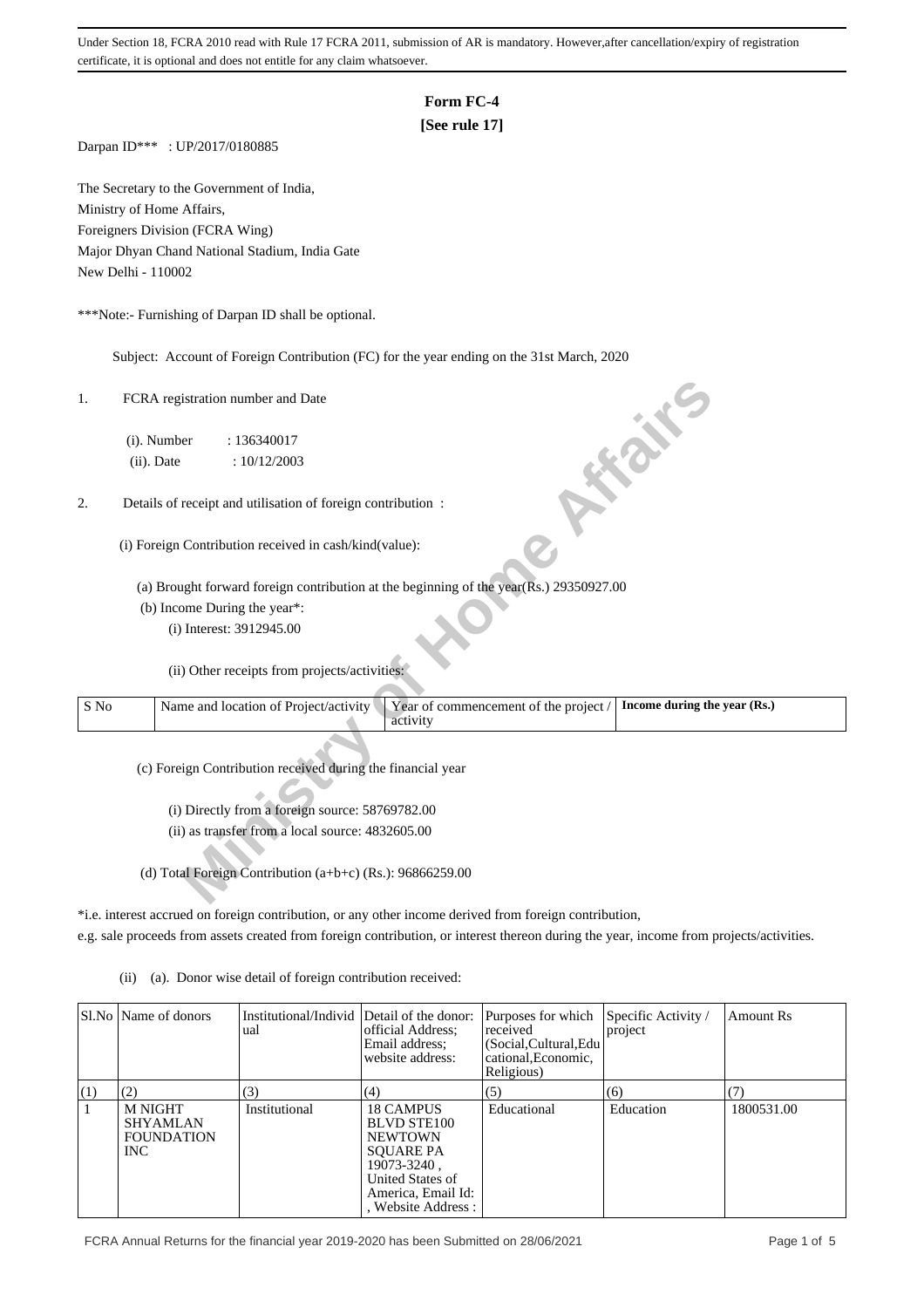|                | Sl.No Name of donors                                                         | ual           | Institutional/Individ Detail of the donor:<br>official Address;<br>Email address:<br>website address:                                                                          | Purposes for which<br>received<br>(Social, Cultural, Edu<br>cational, Economic,<br>Religious) | Specific Activity /<br>project | Amount Rs   |
|----------------|------------------------------------------------------------------------------|---------------|--------------------------------------------------------------------------------------------------------------------------------------------------------------------------------|-----------------------------------------------------------------------------------------------|--------------------------------|-------------|
| $\overline{c}$ | <b>I PARTNER</b><br><b>INDIA</b>                                             | Institutional | 4/303, 2ND<br>FLOOR,<br>KAUSHALAYA<br>PARK, HAUZ<br>KHAS, NEW<br>DELHI-110016,<br>India, Email Id:,<br>Website Address:                                                        | Educational                                                                                   | Education                      | 4707970.00  |
| 3              | Vinod Gera                                                                   | Individual    | 23 Schooner Crt.<br>Markham, ON L6C<br>1R2, Canada,<br>Email Id:, Website<br>Address:                                                                                          | Educational                                                                                   | Education                      | 425000.00   |
| 4              | Roxey Lau                                                                    | Individual    | Knoebelstr.<br>4b,80538<br>Muenchen,<br>Germany,<br>Germany, Email<br>Id:, Website<br>Address:                                                                                 | Educational                                                                                   | Education                      | 6339.00     |
| 5              | Nila Vora                                                                    | Individual    | Naperville, Illinois,<br>United State of<br>America, United<br>States of America,<br>Email Id:, Website<br>Address:                                                            | Educational                                                                                   | Education                      | 33735.00    |
| 6              | Give Foundation                                                              | Institutional | 1st Floor, Rigel,<br>No. 19.<br>Marathahalli Outer<br>Ring Road,<br>Doddanekundi,<br>Marathahalli,<br>Bengaluru,<br>Karnataka 560037,<br>India, Email Id:,<br>Website Address: | Educational                                                                                   | Education                      | 124635.00   |
| 7              | <b>Charities Aid</b><br>Foundation CAF<br>America                            | Institutional | HQ 225 Reinekers<br>Lane, Suite 375,<br>Alexandria, VA<br>22314 USA,<br>United States of<br>America, Email Id:<br>, Website Address:                                           | Educational                                                                                   | Education                      | 3432133.00  |
| 8              | Action for Support<br>of Deprived<br>Children ASED                           | Institutional | 36 Quai du Seujet,<br>1201 Geneva,<br>Switzerland.<br>Switzerland, Email<br>Id: Website<br>Address:                                                                            | Educational                                                                                   | Education                      | 1945764.00  |
| 9              | <b>SAINT PAUL</b><br><b>ACADEMY</b>                                          | Institutional | 1712 RANDOLPH<br>AVE, ST PAUL,<br>MN 55105,<br><b>United States of</b><br>America, Email Id:<br>, Website Address :                                                            | Educational                                                                                   | Educational                    | 34318.00    |
| 10             | <b>PARDADA</b><br><b>PARDADI</b><br><b>EDUCATIONAL</b><br><b>SOCIETY INC</b> | Institutional | 9219 BRIARY LN,<br>FAIR FAX, VA<br>22031, United<br>States of America,<br>Email Id:, Website<br>Address:                                                                       | Educational                                                                                   | Education                      | 26845527.00 |
| 11             | <b>SAHARA MEANS</b><br><b>SUPPORT</b>                                        | Institutional | 2 LOVE LAVE<br><b>PINNER</b><br><b>MIDDLESEX HA5</b><br>3EG, United<br>Kingdom, Email<br>Id: , Website<br>Address:                                                             | Educational                                                                                   | Educational                    | 273300.00   |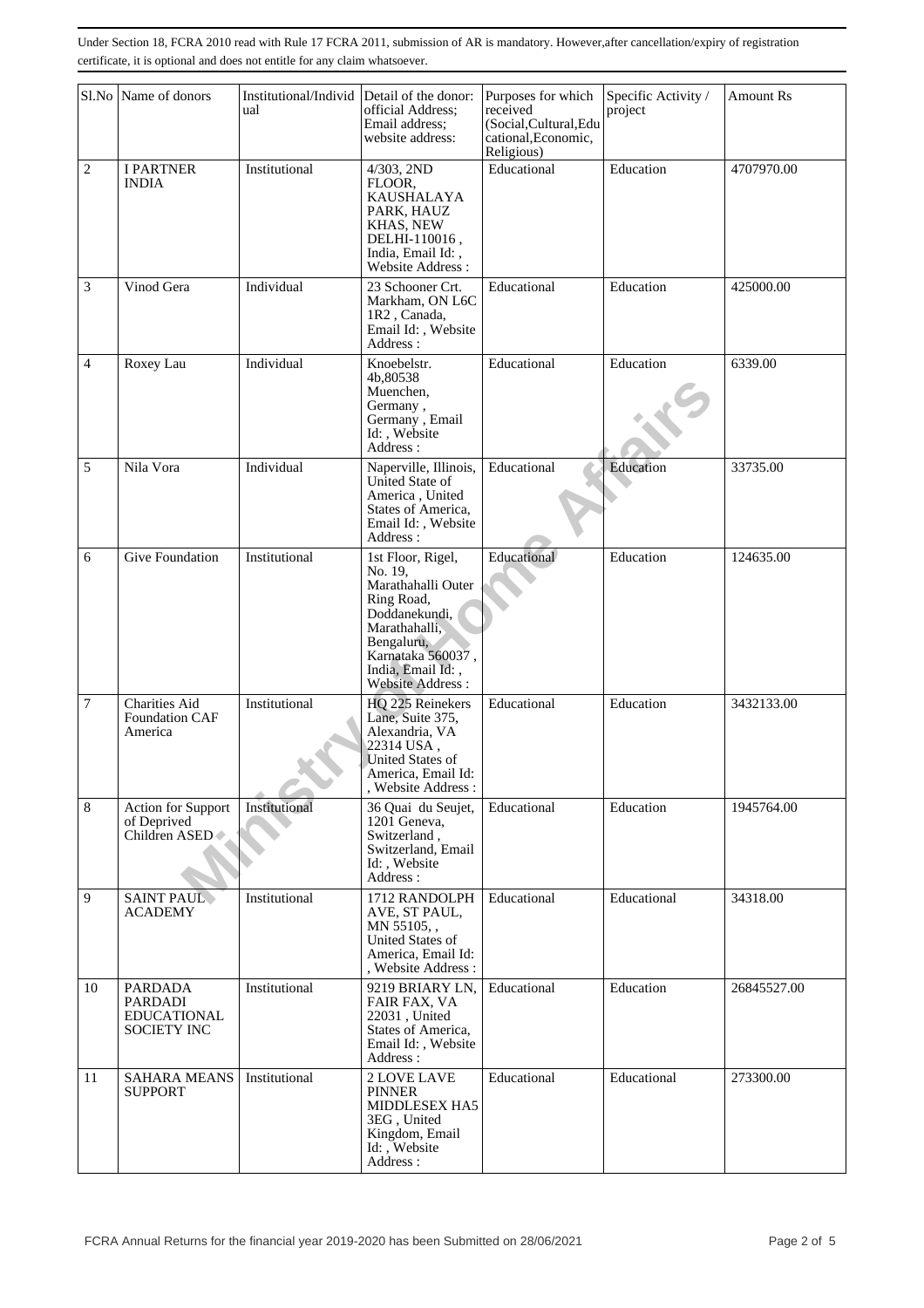|    | Sl.No   Name of donors                                                                      | Institutional/Individ Detail of the donor:<br>ual | official Address:<br>Email address:<br>website address:                                                                                                               | Purposes for which<br>received<br>(Social, Cultural, Edu<br>cational, Economic,<br>Religious) | Specific Activity /<br>project | Amount Rs   |
|----|---------------------------------------------------------------------------------------------|---------------------------------------------------|-----------------------------------------------------------------------------------------------------------------------------------------------------------------------|-----------------------------------------------------------------------------------------------|--------------------------------|-------------|
| 12 | POSITIVE AND<br><b>PROGRESSIVE</b><br><b>EDUCATIONAL</b><br><b>SUPPORT</b><br><b>CANADA</b> | Institutional                                     | 90 WINGHS<br><b>ROAD, SUITE</b><br>204A VAUGHAN,<br>ON L4L 6A9,<br>Canada, Email Id:,<br>Website Address:                                                             | Educational                                                                                   | Education                      | 14705882.00 |
| 13 | <b>BETI</b>                                                                                 | Institutional                                     | 33, MOTOCOMBE<br><b>FARM ROAD.</b><br><b>HEALD GREEN,</b><br><b>CHEADLE</b><br><b>CHESHIRE, SKB</b><br>3RW (UK), United<br>Kingdom, Email<br>Id: Website<br>Address : | Educational                                                                                   | Education                      | 9267253.00  |

| Sl.No | Purpose     | Amount                  |
|-------|-------------|-------------------------|
|       | Educational | 69782.00<br>$\sim$<br>◠ |

|              | (b) Cumulative purpose-wise amount of all foreign contribution donation received :                                                                                                                                                                                                                                                                               |           |                         |                                           |                         |                                                                                                                                                                                              |          |         |                |         |
|--------------|------------------------------------------------------------------------------------------------------------------------------------------------------------------------------------------------------------------------------------------------------------------------------------------------------------------------------------------------------------------|-----------|-------------------------|-------------------------------------------|-------------------------|----------------------------------------------------------------------------------------------------------------------------------------------------------------------------------------------|----------|---------|----------------|---------|
| S1.No        | Purpose                                                                                                                                                                                                                                                                                                                                                          |           |                         |                                           | Amount                  |                                                                                                                                                                                              |          |         |                |         |
| $\mathbf{1}$ | Educational                                                                                                                                                                                                                                                                                                                                                      |           |                         |                                           | 58769782.00             |                                                                                                                                                                                              |          |         |                |         |
| 3.           | Details of Utilization of foreign contribution:                                                                                                                                                                                                                                                                                                                  |           |                         |                                           |                         | (a) Details of activities/projects for which foreign contribution has been received and utilised (in rupees)                                                                                 |          |         |                |         |
| Sl. No.      | Name of<br>project/acti   ocation<br>vity                                                                                                                                                                                                                                                                                                                        | Address/L | <b>Previous Balance</b> |                                           | Receipt during the year |                                                                                                                                                                                              | Utilised |         | <b>Balance</b> |         |
|              |                                                                                                                                                                                                                                                                                                                                                                  |           | In cash                 | In Kind                                   | In cash                 | In Kind                                                                                                                                                                                      | In cash  | In Kind | In cash        | In Kind |
| (1)          | (2)                                                                                                                                                                                                                                                                                                                                                              | (3)       | (4)                     | (5)                                       | (6)                     | (7)                                                                                                                                                                                          | (8)      | (9)     | (10)           | (11)    |
|              | (b) Details of utilisation of foreign contribution:                                                                                                                                                                                                                                                                                                              |           |                         | (Regulation) Rules, 2011 (Rs.):4697762.00 |                         | (i) Total Utilisation** for projects as per aims and objectives of the association (Rs.):40635903.00<br>(ii) Total administrative expenses as provided in rule 5 of the Foreign Contribution |          |         |                |         |
|              | ** It is affirmed that the utilisation of foreign contribution is not in contravention of the provisions contained in the Foreign<br>Contribution(Regulation) Act, 2010 (42 of 2010) and more particularly in section 9 and section 12 of the Act which, inter-alia, states that<br>the acceptance of foreign contribution is not likely to affect prejudicially |           |                         |                                           |                         |                                                                                                                                                                                              |          |         |                |         |

(A) the soverignty and integrity of india; or.

(B) the security, strategic, scientific or echnomic interest of the state; or

- (C) the public interest; or
- (D) freedom or fairness of election to any legistature; or
- (E) friendly relations with any foreign state; or

(F) harmony between religious, racial, social, lingusitic or relgional groups, castes or communities.

| Sl. No. | Activity in the name of Association | Details                                        | Purpose   | Total (in Rs.) |
|---------|-------------------------------------|------------------------------------------------|-----------|----------------|
| (i)     | Creation of movable assests         | Vehicles, electric and office equipment<br>etc | Education | 5925091.00     |
| (ii)    | Creation of Immovable assests       | Buildings etc                                  | Education | 976985.00      |
|         | Total                               |                                                |           | 6902076.00     |

(c) Total purchase of fresh assets (Rs.)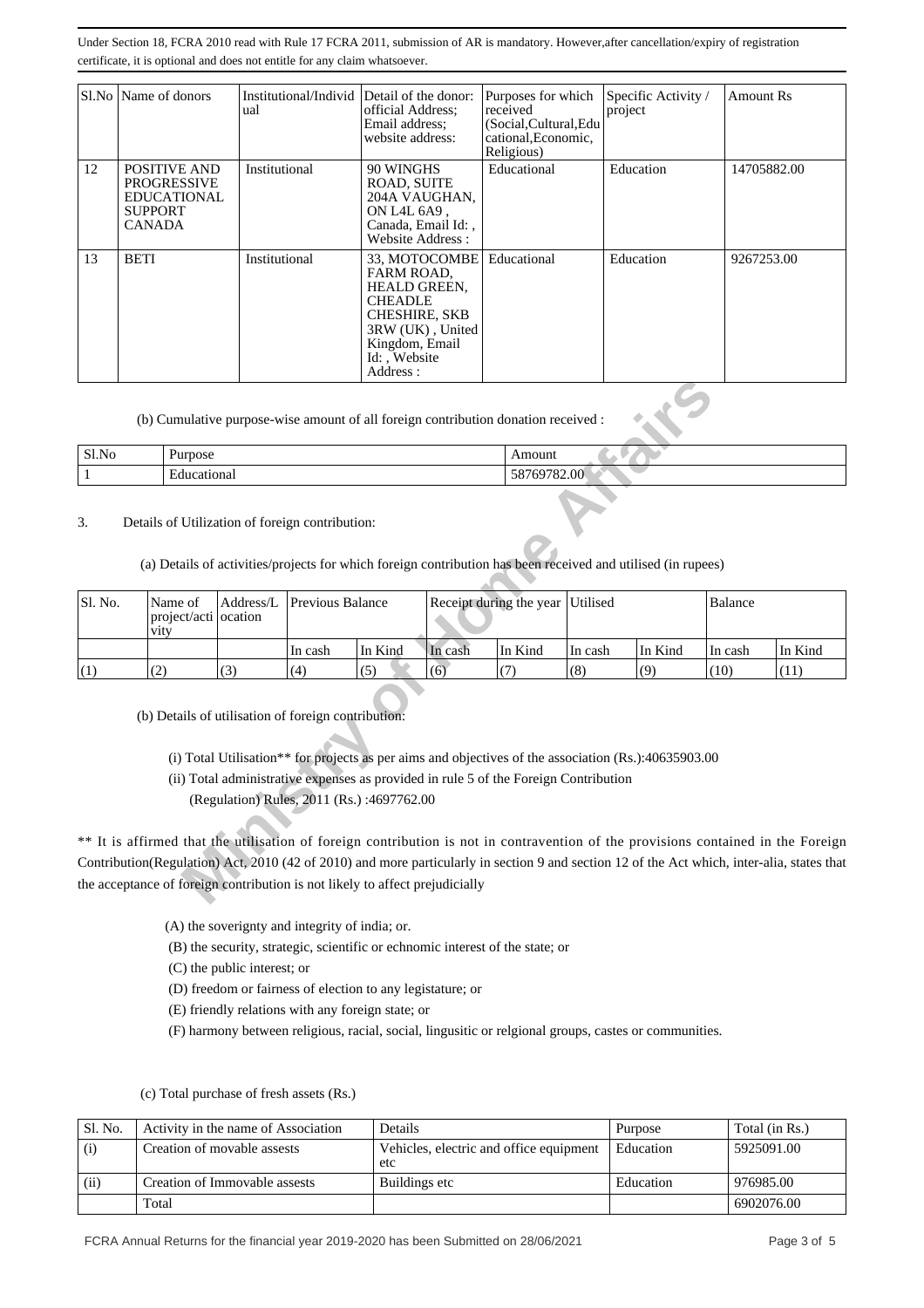#### (d) FC transferred to other associations

| $\mathbf{C}$<br>$\overline{\phantom{a}}$<br>SI.<br>TVO. | $\sim$ $\sim$<br>vame<br>association<br>ΟĪ<br>the<br>. | Date<br>. | urpose <sup>1</sup> | ⊾mount |
|---------------------------------------------------------|--------------------------------------------------------|-----------|---------------------|--------|
|                                                         | $\sim$<br>ື                                            | -         |                     | . .    |

(e) Total utilisation In the year (Rs.)(b+c+d) 52235741.00

### 4. Details Of unutilised foreign contribution:

## (i) Total FC invested in term Deposits (Rs.):

| Sl. No. | Details                          | Total( in Rs.) |
|---------|----------------------------------|----------------|
| (i)     | Opening Balance of FD            | 23025088.00    |
| (ii)    | FD made during the year          | 17200039.00    |
| (iii)   | Less: realisation of previous FD | 1000000.00     |
|         | Closing balance of FD            | 39225127.00    |

- (a) Cash in hand: 0.00
- (b) in FC designated bank account: 4369343.00
- (c) in utilisation bank account(s): 22273149.00
- 5. Details of foreigners as Key functionary/working/associated: 0
- 6. Details of Land and Building remained unutilised for more than two year:

| Sl. No. | Location of Land and<br>Building | Year of acquisition | Purpose of acquisition | Reason of unutilisation |
|---------|----------------------------------|---------------------|------------------------|-------------------------|
|         | $\sqrt{2}$<br>ست                 | $\sqrt{2}$<br>v     |                        |                         |

| (ii)                                                                                                         |          | FD made during the year                                                                                                                       |                          |                        |             | 17200039.00      |                         |            |                 |
|--------------------------------------------------------------------------------------------------------------|----------|-----------------------------------------------------------------------------------------------------------------------------------------------|--------------------------|------------------------|-------------|------------------|-------------------------|------------|-----------------|
| (iii)                                                                                                        |          | Less: realisation of previous FD                                                                                                              |                          |                        |             | 1000000.00       |                         |            |                 |
|                                                                                                              |          | Closing balance of FD                                                                                                                         |                          |                        |             | 39225127.00      |                         |            |                 |
|                                                                                                              |          | (ii) Balance of unutilised foreign contribution, in cash/bank, at the end of the year(Rs):<br>$(a)$ Cash in hand: $0.00$                      |                          |                        |             |                  |                         |            |                 |
|                                                                                                              |          | (b) in FC designated bank account: 4369343.00                                                                                                 |                          |                        |             |                  |                         |            |                 |
|                                                                                                              |          | (c) in utilisation bank account(s): $22273149.00$                                                                                             |                          |                        |             |                  |                         |            |                 |
| .5.                                                                                                          |          | Details of foreigners as Key functionary/working/associated: 0                                                                                |                          |                        |             |                  |                         |            |                 |
|                                                                                                              |          |                                                                                                                                               |                          |                        |             |                  |                         |            |                 |
| 6.                                                                                                           |          | Details of Land and Building remained unutilised for more than two year:                                                                      |                          |                        |             |                  |                         |            |                 |
| Sl. No.                                                                                                      | Building | Location of Land and                                                                                                                          | Year of acquisition      | Purpose of acquisition |             |                  | Reason of unutilisation |            |                 |
| (1)                                                                                                          | (2)      |                                                                                                                                               | (3)                      |                        | (4)         |                  |                         | (5)        |                 |
| (7)<br>Name of the                                                                                           |          | (a) Details of designated FC bank account for receipt of Foreign Contribution (As on 31st March of the year ending):<br><b>Branch Address</b> | Phone No.                | E-mail                 |             | <b>IFSC</b> Code | <b>Account No</b>       |            | Date of Opening |
| Bank                                                                                                         |          | With pincode)                                                                                                                                 |                          |                        |             |                  |                         |            | Account         |
| (1)                                                                                                          |          | (2)                                                                                                                                           | $(3)$ .                  | (4)                    | (5)         |                  | (6)                     |            | (7)             |
| <b>STATE BANK</b><br>11Sansad Marg,<br>New Delhi 110<br>OF INDIA<br>001, delhi, Delhi,<br>Delhi <sup>-</sup> |          | 011-23374390                                                                                                                                  | fcra.00691@sbi.c<br>o.in |                        | SBIN0000691 |                  | XXXXXX4452              | 20/03/2021 |                 |
|                                                                                                              |          |                                                                                                                                               |                          |                        |             |                  |                         |            |                 |

(b) Details of all utilization bank accounts for utilization of Foregin Contribution (As on 31st March of the year ending)

| Name of the<br>Bank | <b>Branch Address</b><br>With pincode)                                         | Phone No.    | E-mail                                      | <b>IFSC Code</b> | Account No.      | Date of Opening<br>Account |
|---------------------|--------------------------------------------------------------------------------|--------------|---------------------------------------------|------------------|------------------|----------------------------|
|                     | (2)                                                                            | (3).         | (4)                                         | (5)              | (6)              |                            |
| <b>RBL BANK</b>     | Ground Floor,<br>M-6 Hauze Khas, I<br>New Delhi, NEW<br>DELHI, Delhi,<br>Delhi | 011-42556622 | kamal.lakhera@r   RATN0000141<br>blbank.com |                  | XXXXXXXX55<br>61 | 12/05/2017                 |

#### **Declaration**

I hereby declare that the above particulars furnished by me are true and correct

I also affirm that the receipt of foreign contribution and its utilization have not been violative of any of the provisions of the Foreign Contribution (Regulation) Act, 2010, rules, notifications/ orders issued there under from time to time and the foreign contribution was utilized for the purpose(s) for which the association was granted registration/ prior permission by the Central Government.